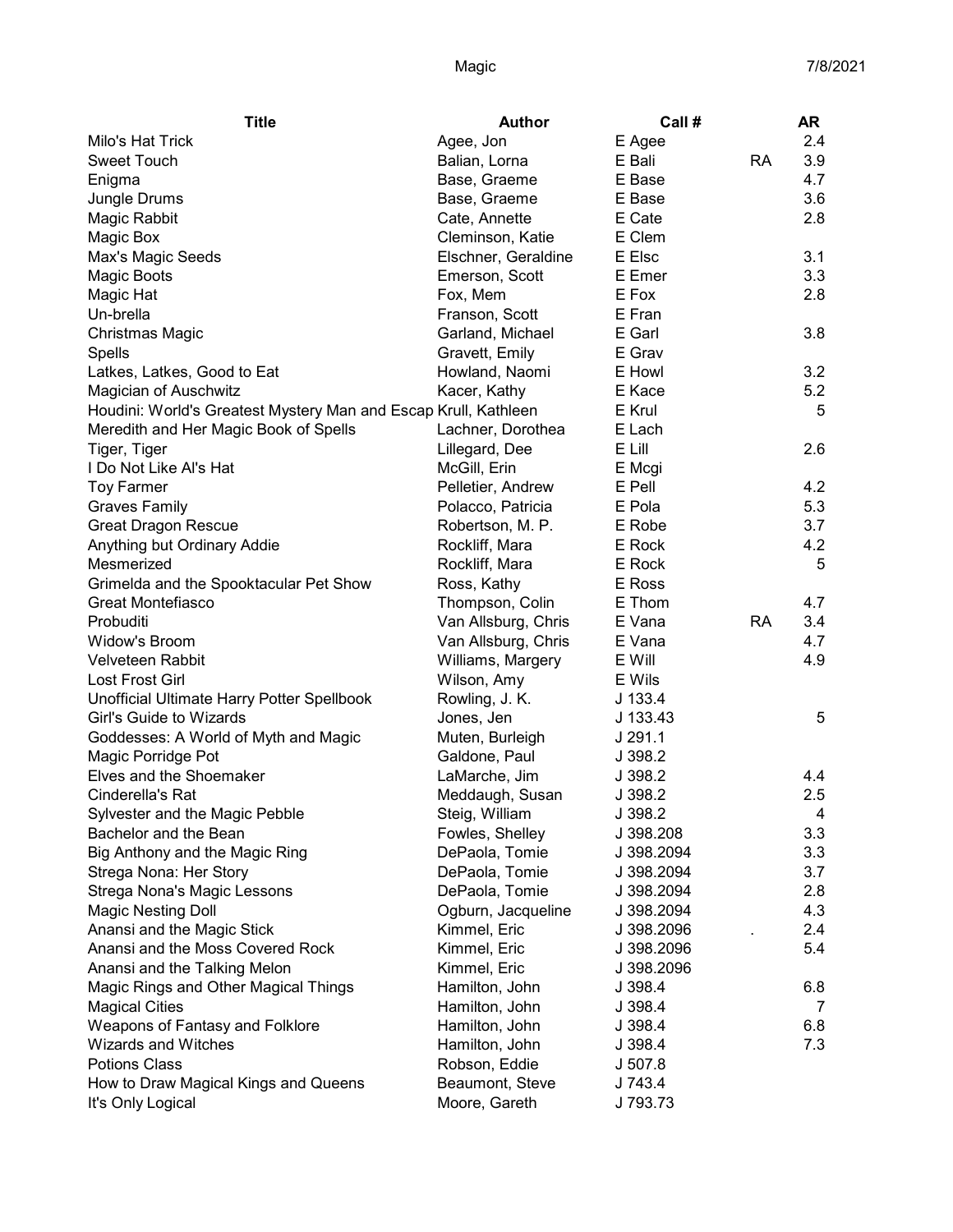| <b>Title</b>                                                        | <b>Author</b>      | Call #               | AR  |
|---------------------------------------------------------------------|--------------------|----------------------|-----|
| Seeing is Believing                                                 | Moore, Gareth      | J 793.73             |     |
| <b>Mental Magic</b>                                                 | Gardner, Martin    | J 793.74             |     |
| <b>Cool Card Tricks</b>                                             | Charney, Steve     | J 793.8              |     |
| Close-Up Magic                                                      | Einhorn, Nicholas  | J 793.8              |     |
| Stand-Up Magic and Optical Illusions                                | Einhorn, Nicholas  | J 793.8              |     |
| Stunts, Puzzles, and Stage Illusions                                | Einhorn, Nicholas  | J 793.8              |     |
| Get Into Magic                                                      | Kovacs, Vic        | J 793.8              |     |
| Close-Up Magic                                                      | Lane, Mike         | J 793.8              |     |
| Coin Magic                                                          | Lane, Mike         | J 793.8              |     |
| Magic for Everybody                                                 | Leeming, Joseph    | J 793.8              |     |
| Not So Ordinary                                                     | Moore, Gareth      | J 793.8              |     |
| Illusionology                                                       | Schafer, Albert    | J 793.8              |     |
| Presto! Magic for the Beginner                                      | Schindler, George  | J 793.8              |     |
| Now You See It, Now You Don't!                                      | Tarr, Bill         | J 793.8              |     |
| Magicians and Illusionists                                          | Woog, Adam         | J 793.8              | 9.4 |
| Picture Book of Harry Houdini                                       | Adler, David       | J 793.8              | 4.3 |
| Harry Houdini                                                       | Piehl, Janet       | J 793.8              | 4.1 |
| Magical Worlds of Harry Potter                                      | Colbert, David     | J 823.09             | 8   |
| Dark Hedges, Wizard Island, and Other Magical PI Crandall, L. Rader |                    | J 910.2              |     |
| Who Was Harry Houdini                                               | Sutherland, Tui    | J B Houdini          | 5.8 |
| New Kid at School                                                   | McMullan, Kate     | J Brl F McMu         | 3.3 |
| Sylvester and the Magic Pebble                                      | Steig, William     | J Brl F Stei         | 4   |
| Secrets of Droon series                                             | Abbott, Tony       | J Fantasy Abbo       |     |
| <b>Black Cauldron Series</b>                                        | Alexander, Lloyd   | J Fantasy Alex       |     |
| Cat Who Wished To Be a Man                                          | Alexander, Lloyd   | J Fantasy Alex       | 5   |
| <b>Book Without Words</b>                                           | Avi                | J Fantasy Avi        | 4.4 |
| Tales of the Frog Princess Series                                   | Baker, E.D.        | J Fantasy Bake       |     |
| Indian in the Cupboard Series                                       | Banks, Lynn Reid   | J Fantasy Banks      |     |
| Peter Pan and Wendy                                                 | Barrie, J. M.      | J Fantasy Barr       | 7.2 |
| <b>Circus Mirandus</b>                                              | Beasley, Cassie    | J Fantasy Beas       | 4.8 |
| <b>Wizard Test</b>                                                  | Bell, Hilari       | J Fantasy Bell       | 4.9 |
| Miss Ellicott's School for the Magically Minded                     | Blackwood, Sage    | J Fantasy Blac       | 4.9 |
| Jinx's Magic                                                        | Blackwood, Sage    | J Fantasy Blac 2     | 4.3 |
| <b>Wish Giver</b>                                                   | Brittain, Bill     | J Fantasy Brit       | 4.4 |
| Magic of Melwick Orchard                                            | Caprara, Rebecca   | J Fantasy Capr       |     |
| Magician's Boy                                                      | Cooper, Susan      | J Fantasy Coop       | 4.4 |
| Jennifer Murdley's Toad                                             | Coville, Bruce     | J Fantasy Covi       | 4.6 |
| Jeremy Thatcher, Dragon Hatcher                                     | Coville, Bruce     | J Fantasy Covi       | 4.9 |
| Juliet Dove, Queen of Love                                          | Coville, Bruce     | J Fantasy Covi       | 5   |
| Monster's Ring                                                      | Coville, Bruce     | J Fantasy Covi       | 3.9 |
| Magic Finger                                                        | Dahl, Roald        | J Fantasy Dahl       | 3.1 |
| <b>Spiderwick Chronicles</b>                                        | DiTerlizzi, Tony   | J Fantasy Dite       |     |
| Conch Bearer                                                        | Divakaruni, Chitra | J Fantasy Diva       | 5.4 |
| Dragon Guard                                                        | Drake, Emily       | J Fantasy Drak 3     | 5.3 |
| <b>Truth Cookie</b>                                                 | Dunbar, Fiona      | J Fantasy Dunb       | 4.7 |
| Magic in the City                                                   | Dyer, Heather      | J Fantasy Dyer       |     |
| Familiars                                                           | Epstein, Adam      | J Fantasy Epst 1     | 6.3 |
| Secrets of the Crown                                                | Epstein, Adam      | J Fantasy Epst 2     | 6.6 |
| Voyage to Magical North                                             | Fayers, Claire     | J Fantasy Faye 1     |     |
| Jasmine Toguchi, Flamingo Keeper                                    | Florence, Debbi    | J Fantasy Flor 4     | 3.6 |
| Inkheart                                                            | Funke, Cornelia    | J Fantasy Funk Inkh1 | 5.4 |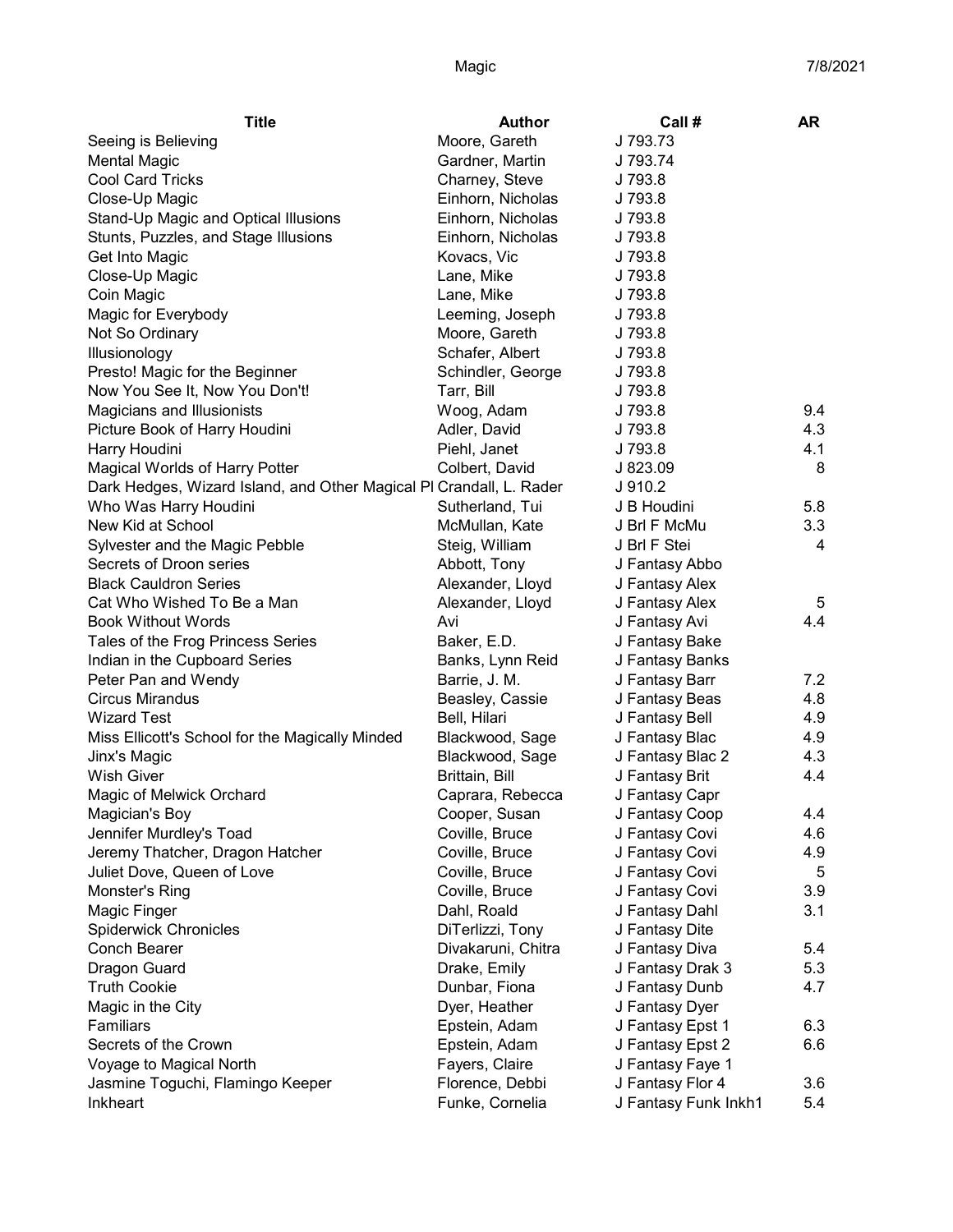| <b>Title</b>                     | <b>Author</b>                          | Call#            | <b>AR</b> |
|----------------------------------|----------------------------------------|------------------|-----------|
| Inquisitor's Tale                | Gidwitz, Adam                          | J Fantasy Gidw   | 4.5       |
| Witchy Worries of Abbie Adams    | Hayter, Rhonda                         | J Fantasy Hayt   | 6.2       |
| Wishes, Kisses, and Pigs         | Hearne, Betsy                          | J Fantasy Hear   |           |
| Which Witch                      | Ibbotson, Eva                          | J Fantasy Ibbo   | 6.2       |
| Spoon in the Bathroom Wall       | Johnston, Tony                         | J Fantasy John   | 3.5       |
| Game                             | Jones, Diana                           | J Fantasy Jone   | 5.3       |
| House of Many Ways               | Jones, Diana                           | J Fantasy Jone   | 5.4       |
| <b>Islands of Chaldea</b>        | Jones, Diana                           | J Fantasy Jone   | 5.4       |
| Children of the Lamp Series      | Kerr, Philip                           | J Fantasy Kerr   |           |
| <b>Whirlwind Vacation</b>        | Krulik, Nancy                          | J Fantasy Krul   | 3.5       |
| Scumble                          | Law, Ingrid                            | J Fantasy Law    | 5.6       |
| Switch                           | Law, Ingrid                            | J Fantasy Law 3  | 5.6       |
| For Biddle's Sake                | Levine, Gail                           | J Fantasy Levi   | 4.4       |
| <b>Chronicles of Narnia</b>      | Lewis, C. S.                           | J Fantasy Lewi   |           |
| Snicker of Magic                 | Lloyd, Natalie                         | J Fantasy Lloy   | 4.7       |
| Mrs. Piggle-Wiggle's Magic       | MacDonald, Betty                       | J Fantasy Macd   |           |
| Whichwood                        | Mafi, Tahereh                          | J Fantasy Mafi   | 7.5       |
| Dragon Slayer's Academy Series   | McMullan, Kate                         | J Fantasy Mcmu   |           |
| <b>Rainbow Magic Series</b>      | Meadows, Daisy                         | J Fantasy Mead   |           |
| Dash of Trouble                  | Meriano, Anna                          | J Fantasy Meri 1 |           |
| Candy Shop War                   | Mull, Brandon                          | J Fantasy Mull   | 5         |
| <b>Fablehaven Series</b>         | Mull, Brandon                          | J Fantasy Mull   |           |
| <b>Wrinkled Crown</b>            | Nesbet, Anne                           | J Fantasy Nesb   |           |
| <b>Charlie Bone series</b>       | Nimmo, Jenny                           | J Fantasy Nimm   |           |
| <b>Griffin's Castle</b>          | Nimmo, Jenny                           | J Fantasy Nimm   | 4.7       |
| Keys to the Kingdom Series       | Nix, Garth                             | J Fantasy Nix    |           |
| Magic Treehouse Series           | Osborne, Mary Pope                     | J Fantasy Osbo   |           |
| <b>Witch's Vacuum Cleaner</b>    | Pratchett, Terry                       | J Fantasy Prat   |           |
| Magic Thief series               | Prineas, Sarah                         | J Fantasy Prin   |           |
| <b>Harry Potter Series</b>       | Rowling, J.K.                          | J Fantasy Rowl   |           |
| Tales of Beedle the Bard         | Rowling, J.K.                          | J Fantasy Rowl   | 8.3       |
| <b>Ordinary Magic</b>            | Rubino-Bradway, Caitlen J Fantasy Rubi |                  | 5.4       |
| Septimus Heap Series             | Sage, Angie                            | J Fantasy Sage   |           |
| <b>Blackthorn Key</b>            | Sands, Kevin                           | J Fantasy Sand   | 4.6       |
| Fortune's Magic Farm             | Selfors, Suzanne                       | J Fantasy Self   | 4.6       |
| Grimm Legacy                     | Shulman, Polly                         | J Fantasy Shul   |           |
| <b>Bronze Pen</b>                | Snyder, Zilpha Keatley                 | J Fantasy Snyd   | 6         |
| <b>Magic Nation Thing</b>        | Snyder, Zilpha Keatley                 | J Fantasy Snyd   | 5.9       |
| Not So Itty-Bitty Spiders        | Stadelman, Amy                         | J Fantasy Stad 1 | 2.7       |
| <b>Bartimaeus Trilogy</b>        | Stroud, Jonathan                       | J Fantasy Stro   |           |
| Golem's Eye                      | Stroud, Jonathan                       | J Fantasy Stro 2 | 5.9       |
| Rose                             | Webb, Holly                            | J Fantasy Webb   |           |
| Rose and the Lost Princess       | Webb, Holly                            | J Fantasy Webb 2 |           |
| Rose and the Magician's Mask     | Webb, Holly                            | J Fantasy Webb 3 |           |
| Rose and the Silver Ghost        | Webb, Holly                            | J Fantasy Webb 4 |           |
| Forbidden Library                | Wexler, Django                         | J Fantasy Wexl 1 | 5.8       |
| <b>Book of Enchantments</b>      | Wrede, Patricia                        | J Fantasy Wred   | 5.6       |
| <b>Tiger's Apprentice Series</b> | Yep, Laurence                          | J Fantasy Yep    |           |
| <b>Pictish Child</b>             | Yolen, Jane                            | J Fantasy Yole 2 | 4.4       |
| House With a Clock in Its Walls  | Bellairs, John                         | J Horror Bell    | 5         |
| Letter, the Witch and the Ring   | Bellairs, John                         | J Horror Bell    | 4.7       |